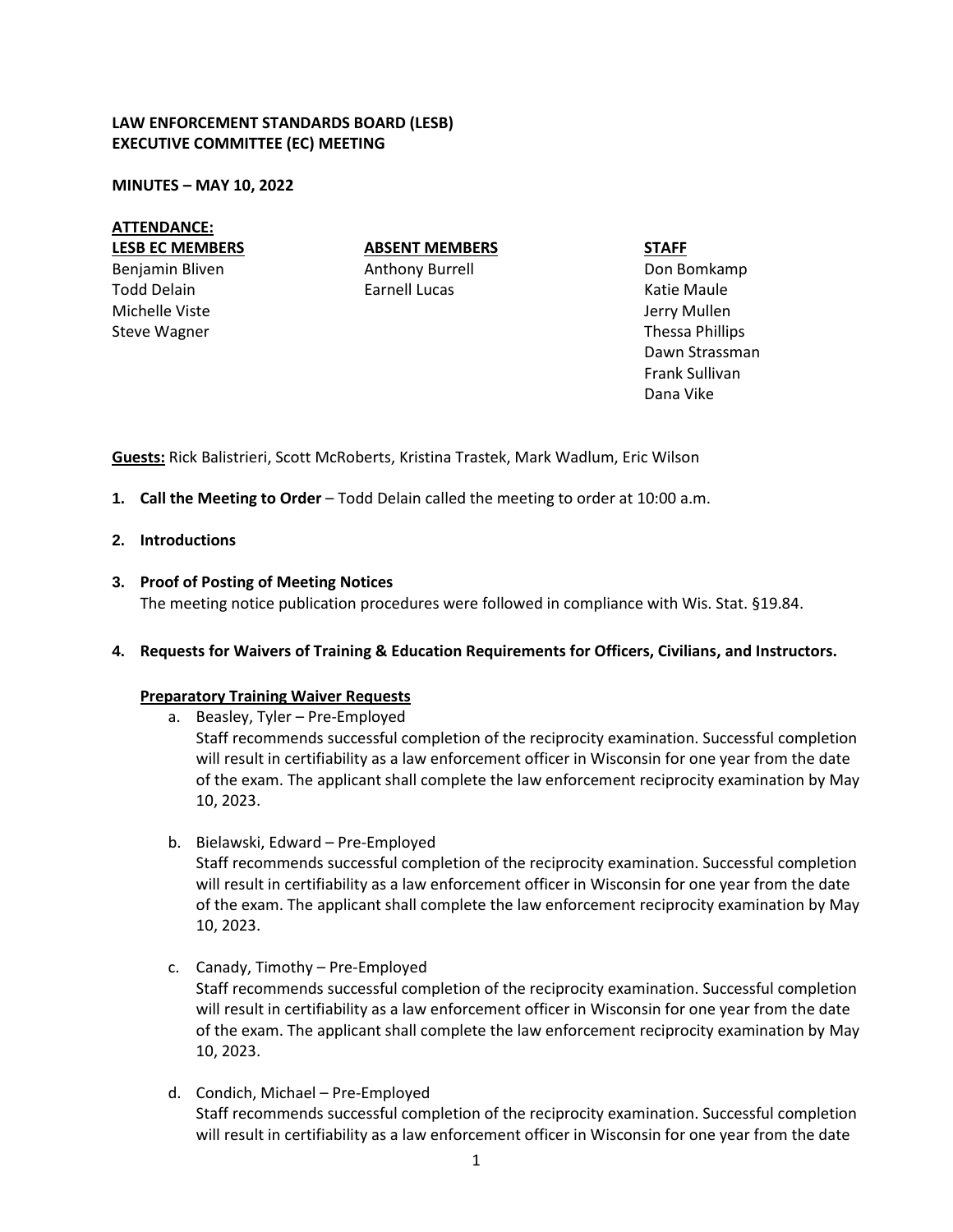of the exam. The applicant shall complete the law enforcement reciprocity examination by May 10, 2023. Approval is contingent upon the applicant maintaining his currently employment until 5/14/2022 to meet the one-year post academy full time employment requirement.

e. Curtis, McKenzie – Pre-Employed

Staff recommends successful completion of the reciprocity examination. Successful completion will result in certifiability as a law enforcement officer in Wisconsin for one year from the date of the exam. The applicant shall complete the law enforcement reciprocity examination and gain Wisconsin law enforcement employment November 29, 2022.

f. Dozier, Devon – Pre-Employed

Staff recommends successful completion of the reciprocity examination. Successful completion will result in certifiability as a law enforcement officer in Wisconsin for one year from the date of the exam. The applicant shall complete the law enforcement reciprocity examination by May 10, 2023.

- g. Her Many Horses, Grace Pre-Employed Staff recommends successful completion of the reciprocity examination. Successful completion will result in certifiability as a law enforcement officer in Wisconsin for one year from the date of the exam. The applicant shall complete the law enforcement reciprocity examination and gain Wisconsin law enforcement employment by May 10, 2023.
- h. Jacobson, Beau Pre-Employed

Staff recommends successful completion of the reciprocity examination. Successful completion will result in certifiability as a law enforcement officer in Wisconsin for up to one year from the date of the exam. The applicant shall complete the law enforcement reciprocity examination by May 10, 2023.

i. Jarol, Steven – Pre-Employed

Staff recommends successful completion of the reciprocity examination. Successful completion will result in certifiability as a law enforcement officer in Wisconsin for one year from the date of the exam. The applicant shall successfully complete the law enforcement reciprocity examination by May 10, 2023.

j. Kleese, Tyler – Pre-Employed

Staff recommends successful completion of the reciprocity examination. Successful completion will result in certifiability as a law enforcement officer in Wisconsin one year from the date of the exam. The applicant shall successfully complete the law enforcement reciprocity examination by May 10, 2023.

k. Koch, Travis – Pre-Employed

Staff recommends successful completion of the law enforcement reciprocity examination. Successful completion will result in certifiability as a law enforcement officer in Wisconsin for one year from the date of the exam. The applicant shall successfully complete the law enforcement reciprocity examination by May 10, 2023.

l. Mangum, Alexandria – Pre-Employed Staff recommends successful completion of the law enforcement reciprocity examination. Successful completion will result in certifiability as a law enforcement officer in Wisconsin for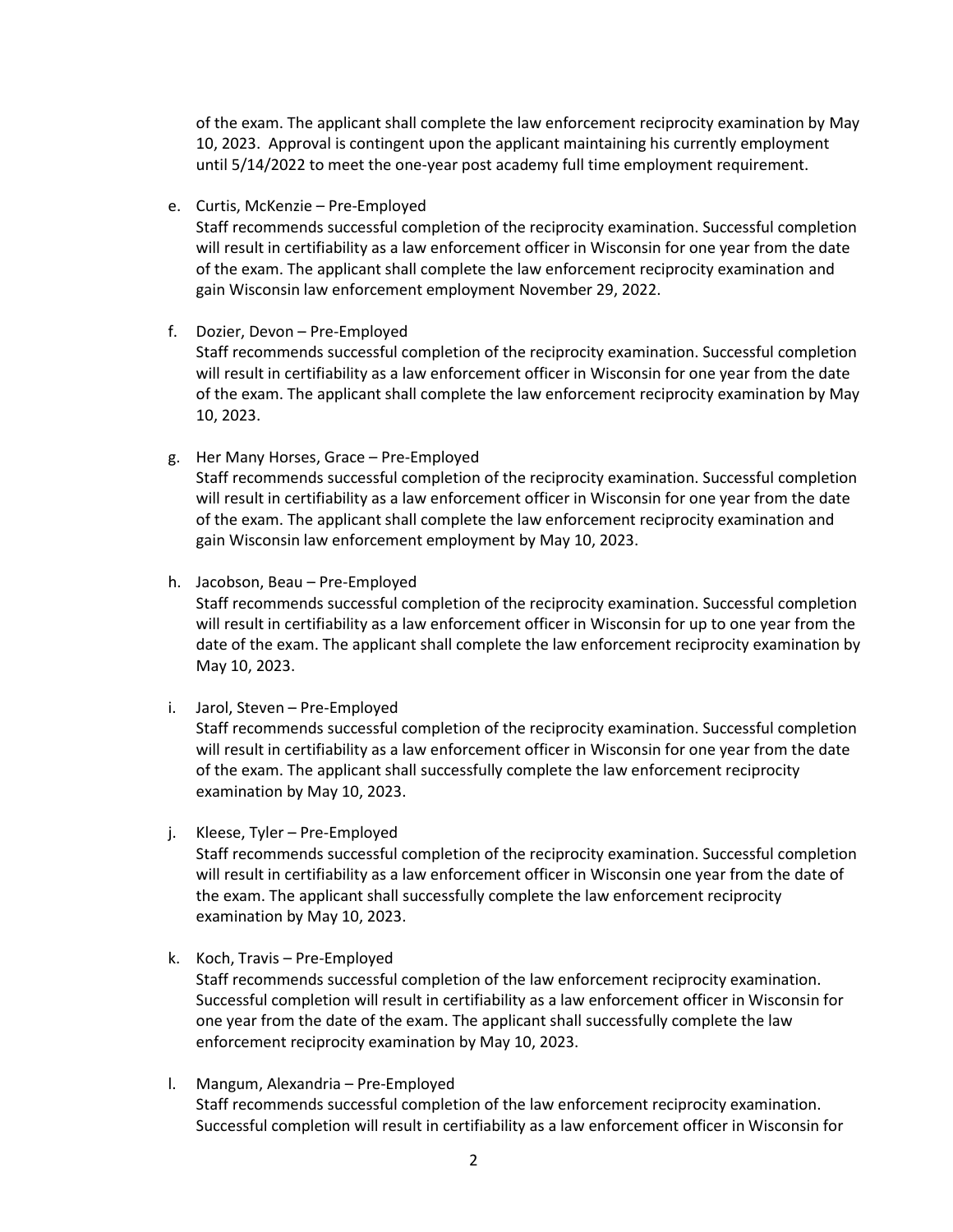one year from the date of the exam. The applicant shall successfully complete the law enforcement reciprocity examination by May 10, 2023.

m. Merrill, Ryan – Pre-Employed

Staff recommends successful completion of the law enforcement reciprocity examination. Successful completion will result in certifiability as a law enforcement officer in Wisconsin for one year from the date of the exam. The applicant shall successfully complete the law enforcement reciprocity examination by May 10, 2023.

n. Mrotek, Adam – Pre-Employed

Staff recommends successful completion of the law enforcement reciprocity examination. Successful completion will result in certifiability as a law enforcement officer in Wisconsin for one year from the date of the exam. The applicant shall successfully complete the law enforcement reciprocity examination by May 10, 2023.

o. Muniz, Samuel – Pre-Employed

Staff recommends successful completion of the law enforcement reciprocity examination. Successful completion will result in certifiability as a law enforcement officer in Wisconsin for one year from the date of the exam. The applicant shall successfully complete the law enforcement reciprocity examination by May 10, 2023.

p. Pagan, Nico – Pre-Employed

Staff recommends successful completion of the law enforcement reciprocity examination. Successful completion will result in certifiability as a law enforcement officer in Wisconsin for one year from the date of the exam. The applicant shall successfully complete the law enforcement reciprocity examination by May 10, 2023.

q. Pavlock, Scott – Pre-Employed

Staff recommends successful completion of the law enforcement reciprocity examination. The applicant shall successfully complete the law enforcement reciprocity examination by May 10, 2023, and he has until August 16, 2023, to gain Wisconsin law enforcement employment.

r. Roden, Chantel – Pre-Employed

Staff recommends successful completion of the law enforcement reciprocity examination. Successful completion will result in certifiability as a law enforcement officer in Wisconsin for one year from the date of the exam. The applicant shall successfully complete the law enforcement reciprocity examination by May 10, 2023.

s. Thiele, Thomas – Pre-Employed

Staff recommends successful completion of the law enforcement reciprocity examination. Successful completion will result in certifiability as a law enforcement officer in Wisconsin for one year from the date of the exam. The applicant shall successfully complete the law enforcement reciprocity examination by May 10, 2023.

t. Tillich, Amanda – Pre-Employed

Staff recommends successful completion of the reciprocity examination. Successful completion will result in certifiability as a law enforcement officer in Wisconsin for up to one year from the date of the exam. The applicant shall complete the law enforcement reciprocity examination by May 10, 2023.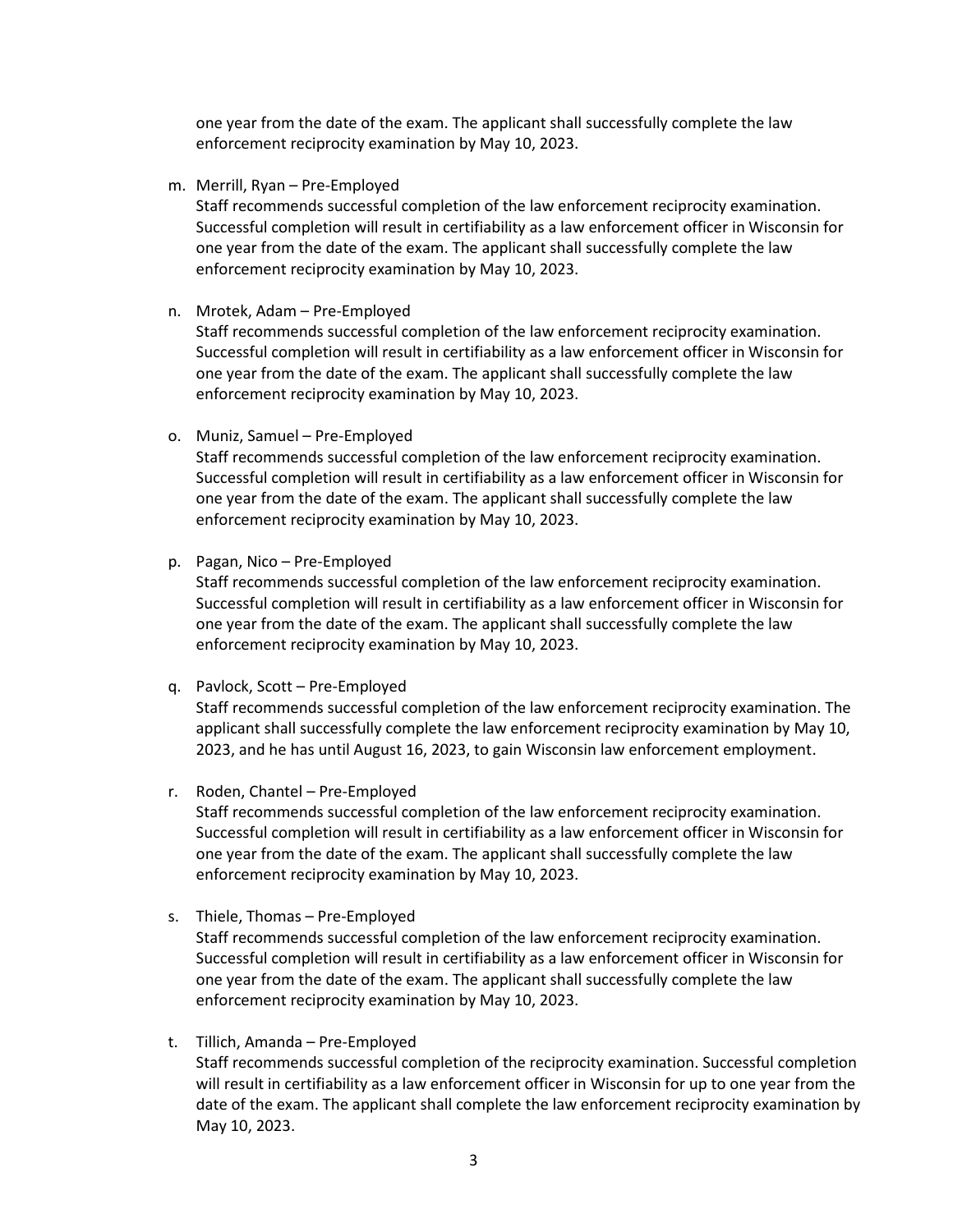u. Weaver, Allison – Pre-Employed

Staff recommends successful completion of the law enforcement reciprocity examination. Successful completion will result in certifiability as a law enforcement officer in Wisconsin for one year from the date of the exam. The applicant shall successfully complete the law enforcement reciprocity examination by May 10, 2023.

v. Williams, Matthew – Pre-Employment

Staff recommends successful completion of the reciprocity examination. Successful completion will result in certifiability as a law enforcement officer in Wisconsin for one year from the date of the exam. The applicant shall successfully complete the law enforcement reciprocity examination by May 10, 2023.

- w. Danielson, Harmony Marathon County Sheriff's Office Staff recommends successful completion of the reciprocity examination. The applicant shall complete the jail officer reciprocity exam within their probationary period and no later than July 11, 2022.
- x. Hancock, Jeffrey Everest Metro Police Department Staff recommends successful completion of the reciprocity examination. The applicant shall complete the law enforcement reciprocity examination within their probationary period and no later than December 13, 2022.
- y. Perez, Raul Mequon Police Department Staff recommends successful completion of the reciprocity examination. The applicant shall complete the law enforcement reciprocity examination within their probationary period and no later than March 28, 2023.
- z. Salzman, Ryan Cornell Police Department Staff recommends successful completion of the reciprocity examination. The applicant shall complete the law enforcement reciprocity examination within their probationary period and no later than January 5, 2023.
- aa. Schneider, Elizabeth Crawford County Sheriff's Office Staff recommends successful completion of the reciprocity examination. The applicant shall complete the jail officer reciprocity exam within their probationary period and no later than August 2, 2022. The applicant passed the jail officer reciprocity exam on April 21, 2022
- bb. Tanck, Ashley Fond du Lac County Sheriff's Office Staff recommends successful completion of the reciprocity examination. The applicant shall complete the jail officer reciprocity exam within their probationary period and no later than June 14, 2022.

**Motion** to approve staff recommendations for preparatory training waiver requests. Move by Michelle Viste, second by Benjamin Bliven. Motion carried unanimously.

Jerry Mullen noted some changes, the reciprocity request for Michael Condich is contingent upon maintaining current employment until May 14, due to the mandatory one-year fulltime post academy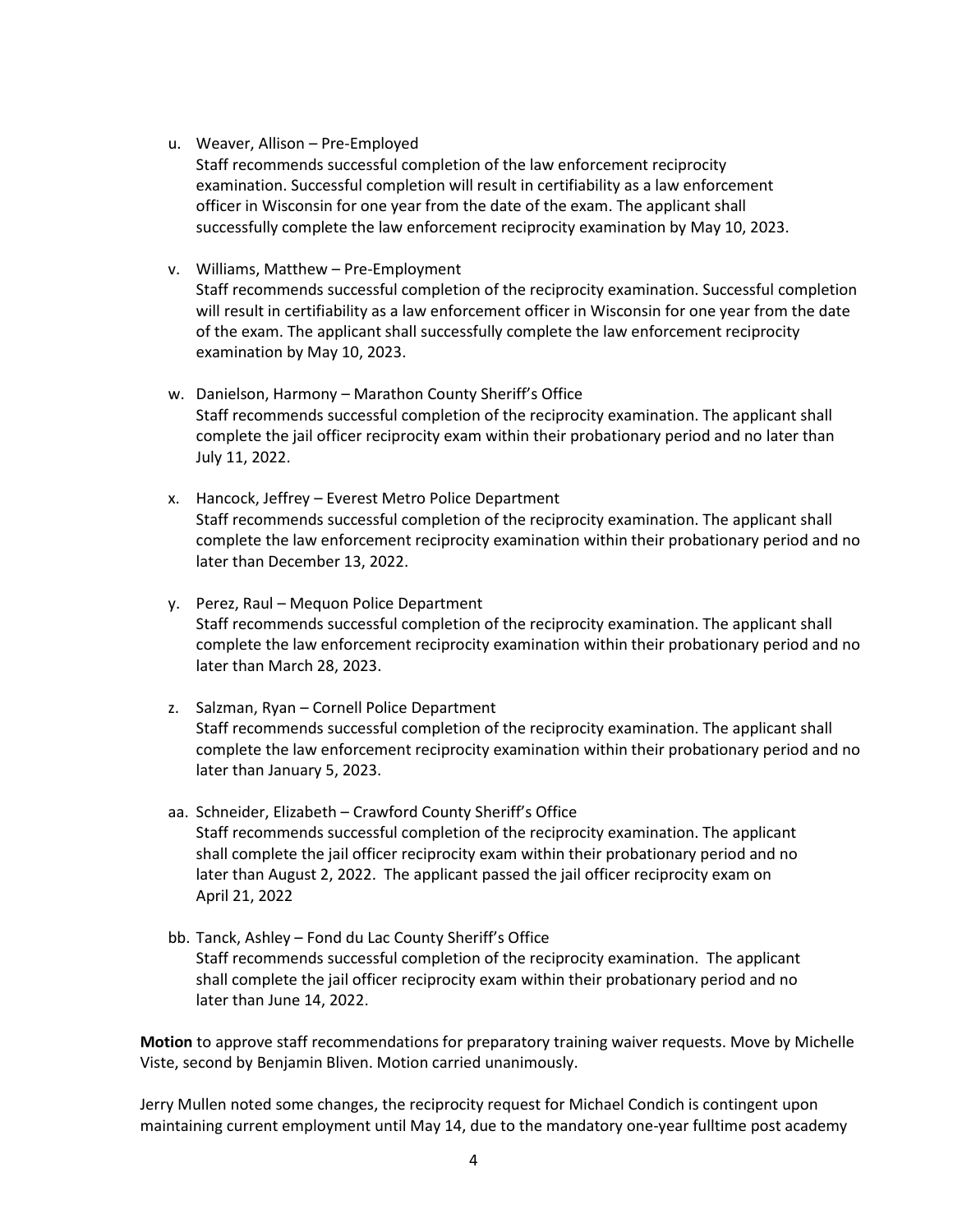employment. It was suggested that his reciprocity request be presented at the June meeting, and he requested that it be presented at the May meeting. This is annotated in the notes.

#### **College Credit Waiver Requests**

- a. Bartelt, Nicholas Military/LE Academy Staff recommends Mr. Bartelt receive a waiver for 60 college credits.
- b. Brodhagen, Hailey Jail Academy Staff recommends Ms. Brodhagen receive a waiver for 5 college credits.
- c. Cantwell, Forrest LE and DOC Academy Staff recommends Mr. Cantwell receive a waiver for 28 college credits.
- d. Capaccio, Dayinera Military Staff recommends Ms. Capaccio receive a waiver for 20 college credits.
- e. Chang, Jonathan Military Staff recommends Mr. Chang receive a waiver for 39 college credits.
- f. Harrell-Diaz, Edward Law Enforcement Academy Staff recommends Mr. Harrell-Diaz receive a waiver for 20 college credits.
- g. Massong, Adam Military Staff recommends Mr. Massong receive a waiver for 60 college credits.
- h. Meyers, Gage Military/Jail Academy Staff recommends Mr. Meyers receive a waiver for 14 college credits.
- i. Miller, Joseph Military Staff recommends Mr. Miller receive a waiver for 15 college credits
- j. Saharsky, Mason Military Staff recommends Mr. Saharsky receive a waiver for 31 college credits.
- k. San Diego, Andrew Military Staff recommends Mr. San Diego receive a waiver for 56 college credits.
- l. Stamps, O'Neil Law Enforcement Academy Staff recommends Mr. Stamps receive a waiver for 20 college credits.
- m. Steck, Charles Military Staff recommends Mr. Steck receive a waiver for 60 college credits.
- n. Swanson, Torsten Military Staff recommends Mr. Swanson receive a waiver for 17 college credits.
- o. Triplett, Victor Military Staff recommends Mr. Triplett receive a waiver for 56 college credits.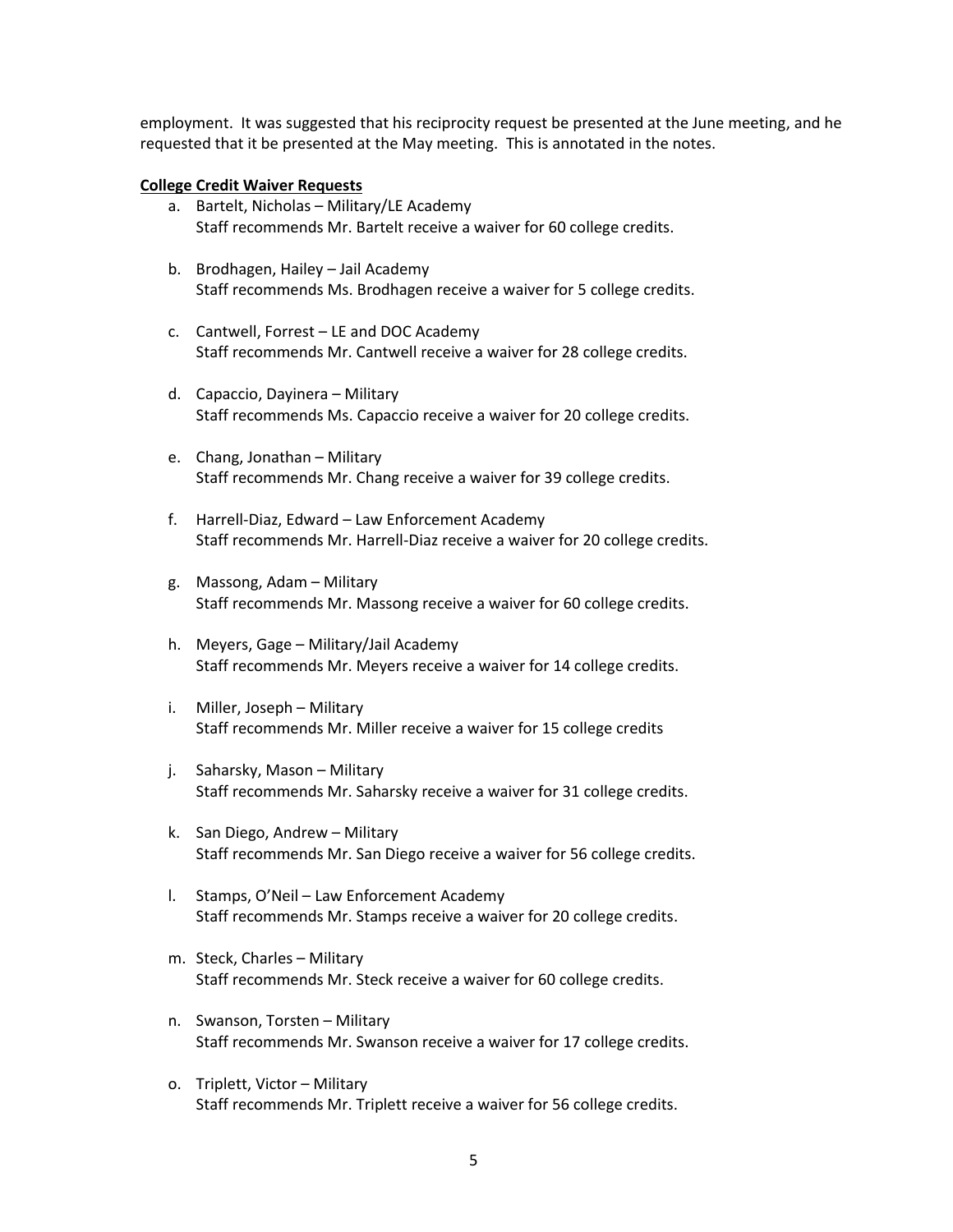- p. Wagas, Rolly Military/LE Academy Staff recommends Mr. Wagas receive a waiver for 39 college credits.
- q. Walczak, Kyle Military/LE Academy Staff recommends Mr. Walczak receive a waiver for 60 college credits.
- r. Willis, Timothy Military/Jail Academy Staff recommends Mr. Willis receive a waiver for 22 college credits.

**Motion** to accept staff recommendations for college credit waiver requests. Move by Michelle Viste, second by Benjamin Bliven.

Jerry Mullen noted one correction for Kyle Walczak, it should read recommendation of 46 credits, not 60 credits. Todd DeLain stated that the notes are correct with a recommendation of 46 credits.

Michelle Viste amended her motion to reflect the changes to Kyle Walcazk's recommendation from 60 college credits to 46, second by Benjamin Bliven. Motion carried unanimously.

# **5. Requests for Extensions of the Time Limits to Gain Employment and Requests for Extensions Of the Time Limits to Complete Preparatory Training for Officers and Civilians.**

- a. Karnitz, Jeremy Door County Sheriff's Office Staff recommends the applicant receive an extension until 12/31/2022 to allow him to complete preparatory jail officer training.
- b. Wendt, Sydney Douglas County Sheriff's Office Staff recommends the applicant receive an extension until 12/31/2022 to allow her to complete preparatory jail officer training.
- c. Stevenson, Lauren Jefferson County Sheriff's Office Staff recommends the applicant receive an extension until 12/31/2022 to allow her to complete preparatory jail officer training.
- d. Taft, Tristan Jefferson County Sheriff's Office Staff recommends the applicant receive an extension until 12/31/2023 to allow him to complete jail officer training.
- e. Crossman, Nikohl Juneau County Sheriff's Office Staff recommends the applicant receive an extension until 12/31/2022 to allow her to complete preparatory jail officer training.
- f. Ali, Ramsey Kenosha County Sheriff's Office Staff recommends the applicant receive an extension until 12/31/2022 to allow for completion of preparatory jail officer training.
- g. Hammad, Nidal Kenosha County Sheriff's Office Staff recommends the applicant receive an extension until 12/31/2022 to allow for completion of preparatory jail officer training.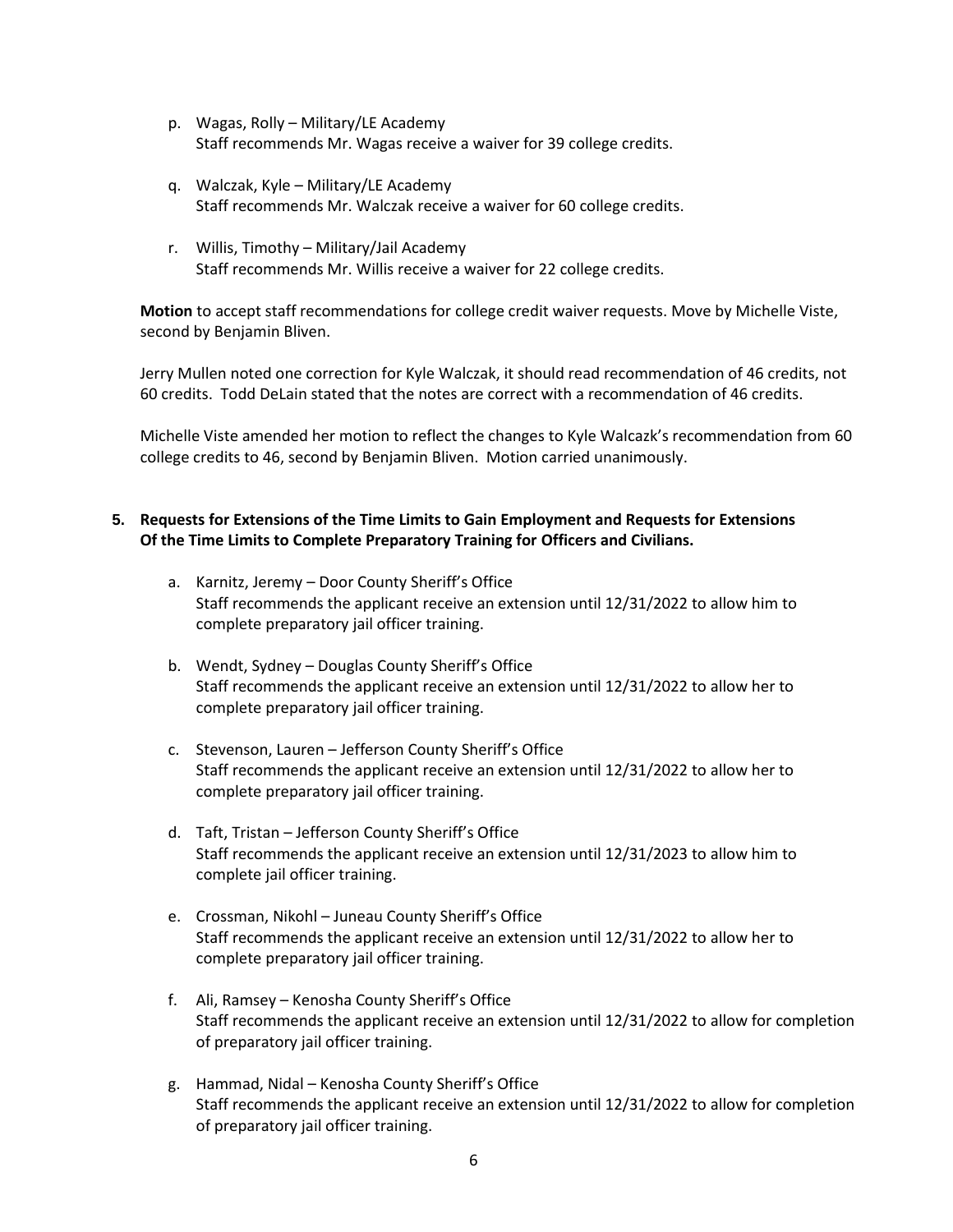- h. Nerison, Kailey Kenosha County Sheriff's Office Staff recommends the applicant receive an extension until 12/31/2022 to allow for completion of preparatory jail officer training.
- i. Santiago, Mirna Kenosha County Sheriff's Office Staff recommends the applicant receive an extension until 12/31/2022 to allow for completion of preparatory jail officer training.
- j. Slater, Lance Kenosha County Sheriff's Office Staff recommends the applicant receive an extension until 12/31/2022 to allow for completion of preparatory jail officer training.
- k. Smith, Genzavia Milwaukee County Sheriff's Office Staff recommends the applicant receive an extension until 12/31/2022 to allow her to complete preparatory jail officer training.
- l. Cale, Robert Monroe County Sheriff's Office Staff recommends the applicant receive an extension until 6/1/2022 to allow him to complete preparatory jail officer training.
- m. Gorman, Christa Oconto County Sheriff's Office Staff recommends the applicant receive an extension until 5/1/2023 to allow her to complete preparatory jail officer training.
- n. Lemere, Makenna Oconto County Sheriff's Office Staff recommends the applicant receive an extension until 7/1/2022 to allow her to complete jail officer training.
- o. Andritsch, Aaron Racine County Sheriff's Office Staff recommends the applicant receive an extension until 12/31/2022 to allow him to complete preparatory jail officer training.
- p. Arriaga, Esther Racine County Sheriff's Office Staff recommends the applicant receive an extension until 12/31/2022 to allow her to complete preparatory jail officer training.
- q. Mueller, Christina Racine County Sheriff's Office Staff recommends the applicant receive an extension until 12/31/2022 to allow her to complete preparatory jail officer training.
- r. Pizarro-Lopez, Elvin Racine County Sheriff's Office Staff recommends the applicant receive an extension until 12/31/2022 to allow him to complete preparatory jail officer training.
- s. Ossie, Evan Sheboygan County Sheriff's Office Staff recommends the applicant receive an extension until 3/1/2023 to allow him to complete preparatory SJD officer training.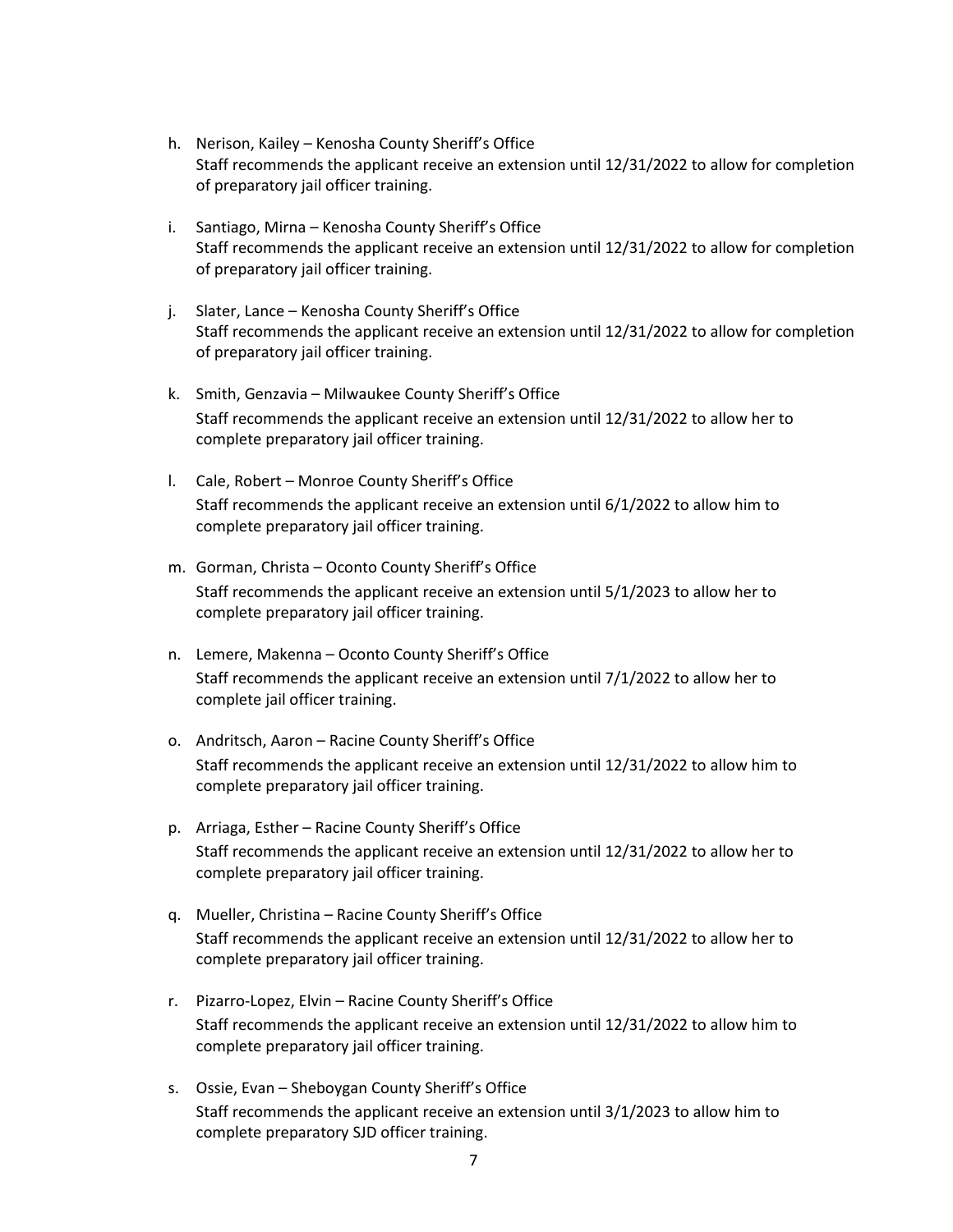t. Storm, Eric – Beloit Township Police Department

Staff recommends retroactive approval of the extension for the following reasons: The applicant was not responsible for missing the deadline to gain employment; it was due to an error on the part of the compliance officer. The applicant will not be required to pass the Wisconsin Law Enforcement Reciprocity Exam as a condition of this approval since he passed the exam in August 2021.

- u. Andrade, Gavannah Waushara County Sheriff's Office Staff recommends the applicant receive an extension until 4/1/2023 to allow her to complete preparatory jail officer training.
- v. Jahns, Randall Wood County Sheriff's Office Staff recommends retroactive approval of the extension. The applicant shall be required to pass the Wisconsin Law Enforcement Reciprocity Exam by 10/1/2022.
- w. Link, Elizabeth Wood County Sheriff's Office Staff recommends the applicant receive an extension until 12/31/2022 to allow her to complete preparatory jail officer training.
- x. Hornby, Chase Pre-Employed

Staff recommends **against** granting the waiver for the following reasons: The applicant never held full-time law enforcement employment following his graduation from the academy on 10/26/2018. He held part-time law enforcement employment from 2/7/2019 to 8/20/2021. He must complete the full academy to be eligible for recertification. The applicant was decertified for failure to complete any recertification training hours during the last state fiscal year. (July 1, 2020-June 30, 2021)

y. Muro, Anthony – Pre-Employed

Staff recommends approval of the extension until 6/30/2022. A condition of approval will be the requirement to pass the Wisconsin Law Enforcement Reciprocity Exam by 10/1/2022 (unless the applicant is hired by Marquette University Police Department before 5/24/2022).

**Motion** to approve staff recommendations for extension requests of time to re-gain employment and time to complete basic training requirements. Move by Benjamin Bliven, second by Michelle Viste. Motion carried unanimously.

## **Discussion:**

Jerry Mullen addressed the Chase Hornby denial recommendation. Hornby did not get his field training accomplished, possibly in part due to Covid, despite the opportunity to complete this training virtually.

Todd Delain stated that a lot of the waiver requests are due to Covid or staff shortages, and most of which have a class scheduled, with a few exceptions. It is a challenge, especially with the sheriff's offices running the jails. There are significant shortages with correctional staff. It will be difficult and likely will not change soon. Jail academies have been cancelled because of low attendance due to Covid and staff shortages. It is important, and flexibility is needed, but with every day that goes by that a person has not completed the academy, the higher the risk for the agency.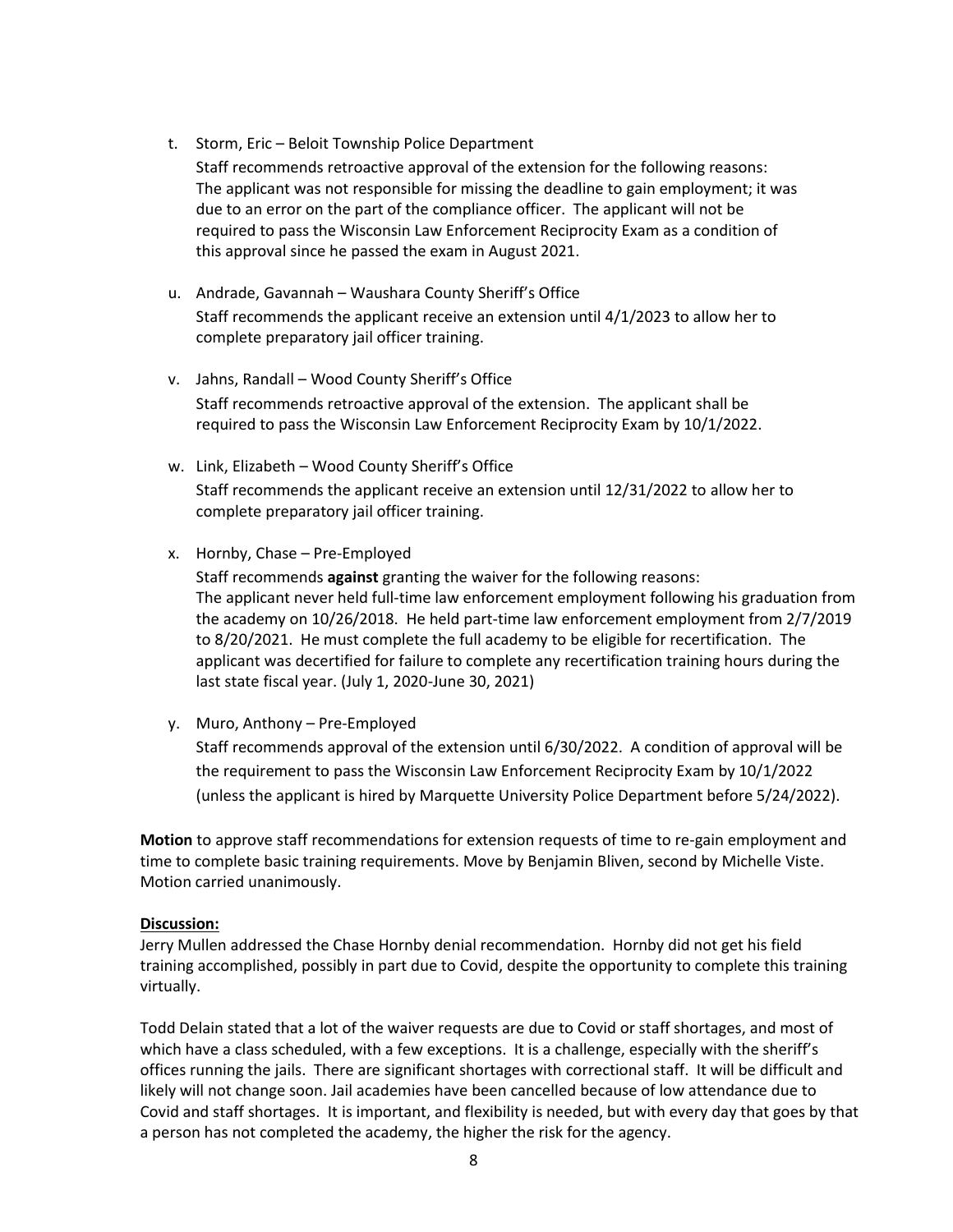Jerry Mullen added that there are very few subsequent repeat requests after these approvals; agencies understand the urgency. They do understand that their officers need to complete preparatory training within this granted extension. This is better than in the past with Secure Juvenile Detention officers, where there were many more  $2^{nd}$  extension requests. It seems this practice has come to a stop. In some cases. they are asking for an extension before the deadline hits because they are anticipating not being able to get some of their officer completed before their one-year deadline passes.

Todd Delain acknowledges that this is indeed the case, and appreciates that they are completing the academy within the extension time. It becomes very problematic to grant an extension on to an extension. The importance has been passed on to the Sheriffs at conferences to get staff to the academy as quickly as possible despite Covid and staff shortages. Thank you for being diligent in monitoring this.

# **6. Consideration of Retraining Requirements for Taylor County Deputy Steven Bowers on Leave of Absence Since 2/14/2018**

Dana Vike stated that per a call with the Taylor County sheriff, Deputy Steven Bowers has taken retirement after 28 years of service. This no longer needs to be considered as he is retired. If this information changes, it will be on the next agenda.

## **7. Training and Standards Bureau (TSB) Update**

- Act 82: The Act that requires law enforcement to share personnel files and may potentially bring the LESB in a direction to be involved in a greater number of decertification issues. This will be addressed on June 7, 2022, where it will be requested that a subcommittee be created to speak to law enforcement partners to review the best way to look at this and move forward.
- Act 183: On Friday, a flowchart and governance were distributed to help law enforcement understand what needs to be collected for the search warrant requirement. There is no mechanism in place to collect that information, it is a work in progress for the workgroup. Personnel will get assigned to the workgroup so data can be collected. Todd Delain asked when the information came out, and if it indicated that the requirement was to go back to January 1, 2022, or did the ACT go into effect the day after publication in March 2022?

Frank Sullivan advised that the report requires DOJ to prepare a report for the proceeding calendar year. A report is required for data starting 1/1/2022.

Todd Delain stated that if the Act didn't go into effect till March, that is a lot of manual work to collect data from before the Act went into effect.

Frank Sullivan advised that the wording in the Statute requires that the report be prepared for the preceding calendar year.

Benjamin Bliven agrees with Sheriff Delain that when the law is signed into effect by the governor, that is when law enforcement agencies should be required to collect the data. Many chiefs understand this the same way.

Todd Delain inquired if there could be clarification as some of the data may not be known since it was not a requirement to collect till the Act was signed. Clarification of the requirement would be appreciated.

Steve Wagner and Frank Sullivan will discuss this but explained that it was clear that the data will be collected from the beginning of the calendar year.